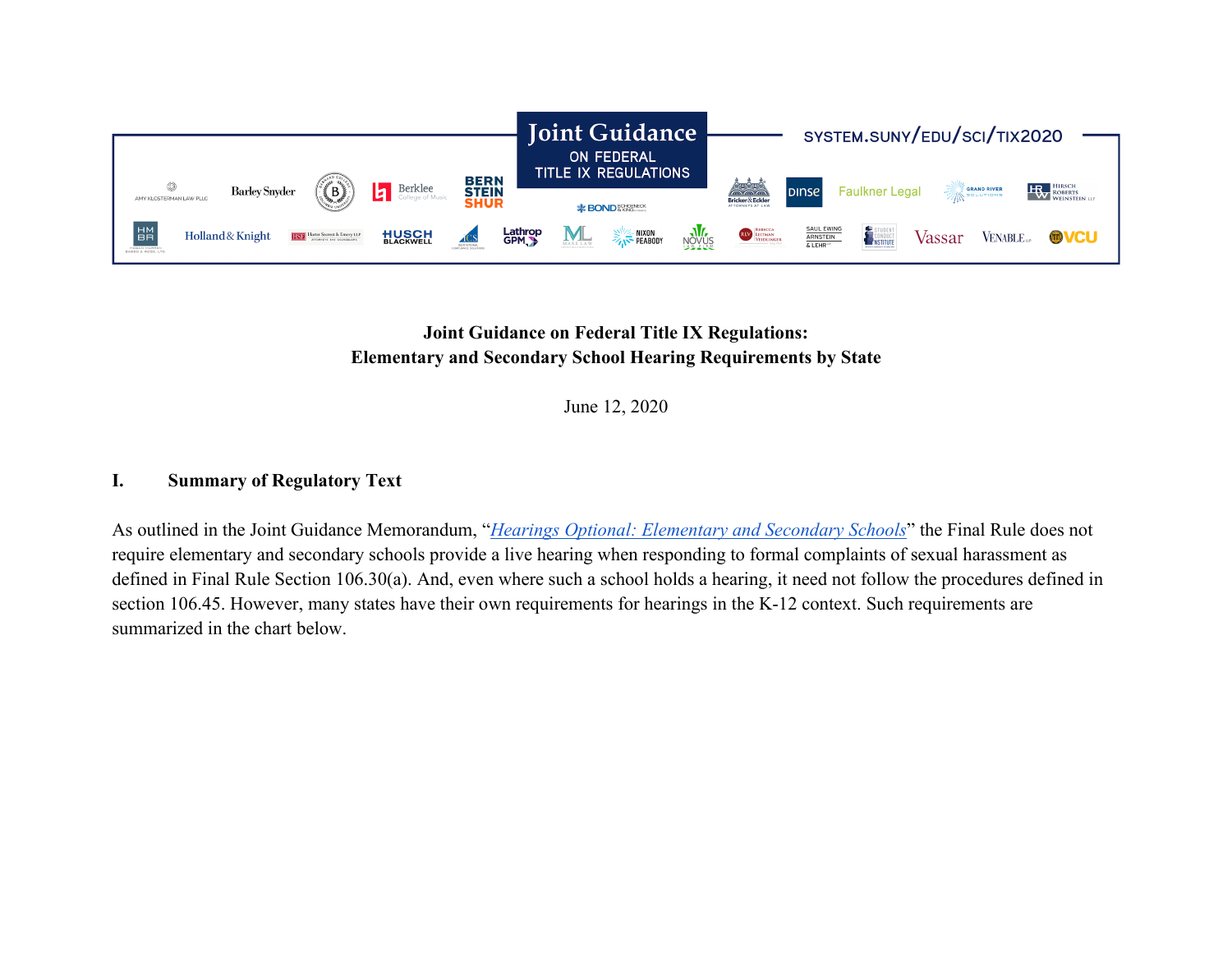## **II. Elementary and Secondary Hearing Requirements by State**

| <b>State</b> | Hearing Requirement Statute / Reg. |                |                      | <b>Summary of Requirement</b>                                                                                                                                                                                                                                                                                                                                                                                                                                                                                                                   | <b>Notes</b>                                                                                                                                                     |
|--------------|------------------------------------|----------------|----------------------|-------------------------------------------------------------------------------------------------------------------------------------------------------------------------------------------------------------------------------------------------------------------------------------------------------------------------------------------------------------------------------------------------------------------------------------------------------------------------------------------------------------------------------------------------|------------------------------------------------------------------------------------------------------------------------------------------------------------------|
|              | Yes                                | N <sub>o</sub> |                      |                                                                                                                                                                                                                                                                                                                                                                                                                                                                                                                                                 |                                                                                                                                                                  |
| Alabama      | X                                  |                | $16-1-24.1(b)$       | "The Principal shall notify appropriate law enforcement<br>officials when any person violates local board of education<br>policies concerning drugs, alcohol, weapons, physical harm<br>to a person, or threatens physical harm to a person. If<br>that person is a student enrolled in any public school in the<br>state of Alabama, the local school system shall immediately<br>suspend that person from attending regular classes and<br>schedule a hearing at the earliest possible date, which shall<br>not be later than 5 school days." | Hearing requirement appears limited to<br>those violations specifically referenced;<br>16-1-24.3 requires expulsion policies<br>for students possessing firearms |
| Alaska       |                                    | $\mathbf X$    | 4 AAC 06.060(a)      | 4 AAC $06.060(a)$ : "In a public school, the superintendent or<br>principal may suspend a pupil under the provisions of AS<br>14.30.045, and the pupil may be reinstated by the<br>superintendent or principal or by the school board."<br>(b) expulsion $\dots$ shall be only upon the action of the<br>governing school board in a district school."<br>4 AAC 06.060(b): "Expulsion or denial of admission of a<br>pupil shall be only upon the action of the governing school<br>board in a district school."                                |                                                                                                                                                                  |
| Arizona      | $\mathbf X$                        |                | $15-843(B)(5)$ & (F) | 15-843(b)(5): "The governing board of any school district<br>Shall prescribe rules for the discipline, suspension and<br>expulsion of pupils. The rules shall be consistent with the<br>constitutional rights of pupils and shall include at least the<br>following $\dots$ (5) a notice and hearing procedure for cases<br>concerning the suspension of a pupil for more than 10 days."<br>$15-843(F)$ : discusses procedure for hearings                                                                                                      |                                                                                                                                                                  |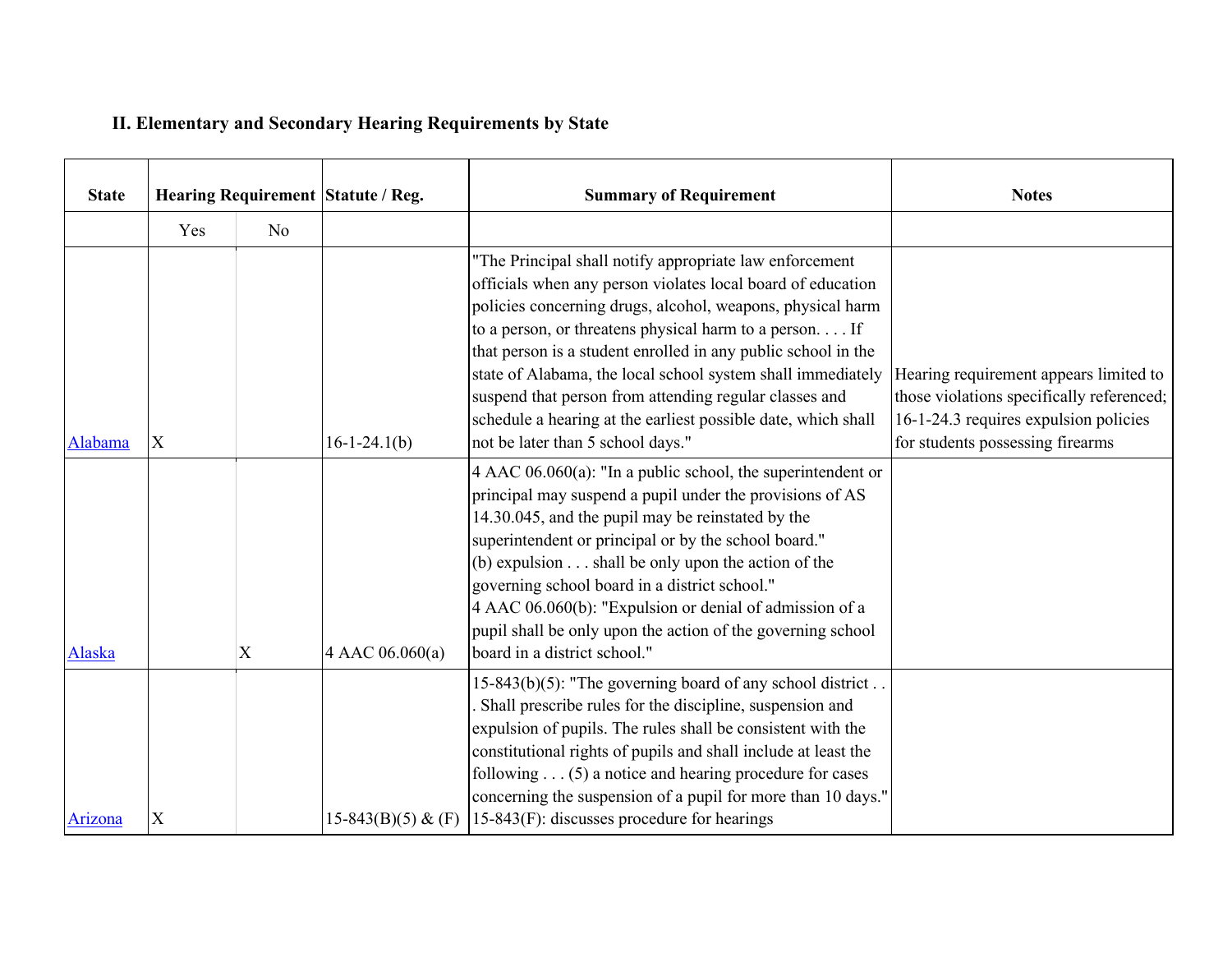|                 |                           |                      |                                                                                                                            | Arkansas Admin. Code allows teachers<br>and administrators to suspend any<br>student for a maximum of 10 days for a |
|-----------------|---------------------------|----------------------|----------------------------------------------------------------------------------------------------------------------------|---------------------------------------------------------------------------------------------------------------------|
|                 |                           |                      |                                                                                                                            | violation, subject to an appeal to the                                                                              |
|                 |                           |                      | "After hearing all testimony and debate on a suspension,                                                                   | superintendent or board of directors; as                                                                            |
|                 | X                         | ACA 6-18-            | expulsion, or appeal, the board of directors may consider its<br>decision in the executive session."                       | such, it appears that a hearing is not<br>given until an appeal                                                     |
| <b>Arkansas</b> |                           | 507(d)(2)(A)         |                                                                                                                            |                                                                                                                     |
|                 |                           |                      | "The governing board of each school district shall establish                                                               |                                                                                                                     |
|                 |                           |                      | rules and regulations governing procedures for the expulsion                                                               |                                                                                                                     |
|                 |                           |                      | of pupils. These procedures shall include, but are not<br>necessarily limited to, all of the following: $(a)(1)$ The pupil |                                                                                                                     |
|                 |                           |                      | shall be entitled to a hearing to determine whether the pupil                                                              |                                                                                                                     |
| California      | X                         | 48918(a)(1)          | should be expelled"                                                                                                        |                                                                                                                     |
|                 |                           | $22-33-105(2)(b-c),$ |                                                                                                                            |                                                                                                                     |
| Colorado        | $\boldsymbol{\mathrm{X}}$ | (3)(c)               |                                                                                                                            |                                                                                                                     |
|                 |                           |                      | Suspension: "Unless an emergency exists, no pupil shall be                                                                 |                                                                                                                     |
|                 |                           |                      | suspended without an informal hearing by the                                                                               |                                                                                                                     |
|                 |                           |                      | administration, at which such pupil shall be informed of the                                                               |                                                                                                                     |
|                 |                           |                      | reasons for the disciplinary action and given an opportunity                                                               |                                                                                                                     |
|                 |                           |                      | to explain the situation, provided nothing herein shall be                                                                 |                                                                                                                     |
|                 |                           |                      | construed to prevent a more formal hearing from being held                                                                 |                                                                                                                     |
|                 |                           |                      | if the circumstances surrounding the incident so require, and                                                              |                                                                                                                     |
|                 |                           |                      | further provided no pupil shall be suspended more than 10<br>times or a total of 50 days in one school year unless such    |                                                                                                                     |
|                 |                           |                      | pupil is granted a form hearing."                                                                                          |                                                                                                                     |
|                 |                           |                      | Expulsion: "Any local or regional board of education                                                                       |                                                                                                                     |
|                 |                           |                      | may expel any pupils in grades 3-12, inclusive                                                                             |                                                                                                                     |
|                 |                           |                      | provided a majority of the board members sitting in the                                                                    |                                                                                                                     |
| Connecticut $X$ |                           | 10-233c; 10-233d     | expulsion hearing vote to expel."                                                                                          |                                                                                                                     |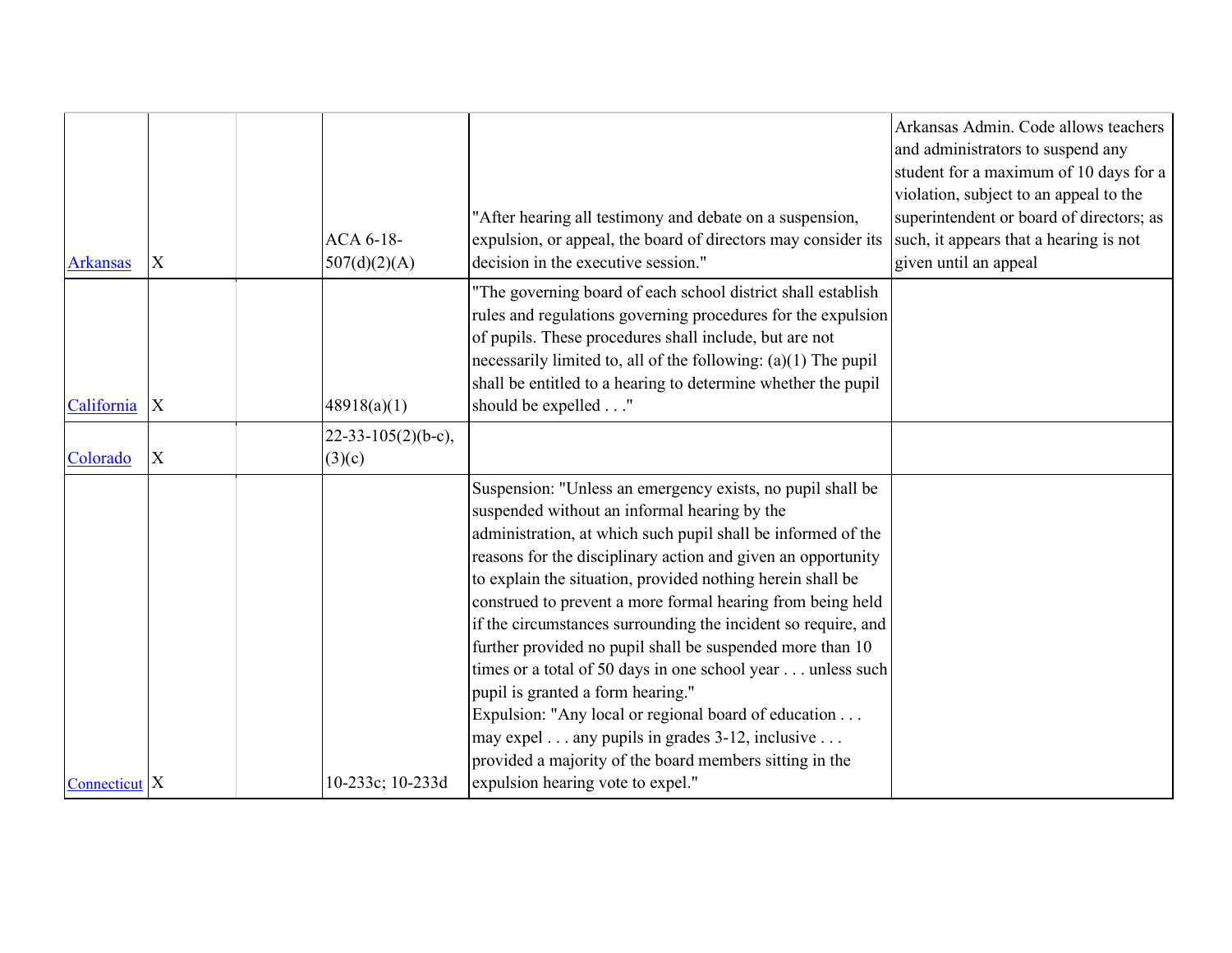| Delaware        | X           |   | 14 Del.C. 616(4),<br>(10.3) | 4: students are afforded initial due process rights<br>10: after those initial due process rights, and following a<br>receipt of recommendation after the Building Level<br>Conference, the Superintendent must notify the student and<br>the parent within 10 days about the expulsion hearing that<br>will be held to consider the recommendation                                                                                                      | Law provides robust due process rights.                                                                        |
|-----------------|-------------|---|-----------------------------|----------------------------------------------------------------------------------------------------------------------------------------------------------------------------------------------------------------------------------------------------------------------------------------------------------------------------------------------------------------------------------------------------------------------------------------------------------|----------------------------------------------------------------------------------------------------------------|
| Florida         | $\mathbf X$ |   | 1006.07(1)(a)<br>120.569    | Suspension hearings are exempted for Chapter 120<br>provisions, but expulsion hearings are governed by them.                                                                                                                                                                                                                                                                                                                                             |                                                                                                                |
| Georgia         | X           |   | $20 - 2 - 754(b)$           | "All parties are afforded an opportunity for a hearing after<br>reasonable notice is served Hearing is held no later than<br>10 days after the beginning of the suspension<br>Opportunity to present and respond to evidence."                                                                                                                                                                                                                           |                                                                                                                |
| Hawaii          |             | X | 8-19-8; 8-19-9              |                                                                                                                                                                                                                                                                                                                                                                                                                                                          | Due process kicks in after 10 days, but<br>it only seems to be a right to appeal, not<br>a right to a hearing. |
| Idaho           | X           |   | 33-205                      | "Within a reasonable period of time following notification,<br>the board of trustees shall grant the pupil and his parents or<br>guardian a full and fair hearing on the proposed expulsion or<br>denial of enrollment. Prior to suspending any student,<br>the superintendent or principal shall grant an informal<br>hearing on the reasons for the suspension and the<br>opportunity to challenge those reasons                                       |                                                                                                                |
| <b>Illinois</b> |             | X |                             | "To expel pupils guilty of gross disobedience or misconduct<br>Expulsion shall take place only after the parents have<br>been requested to appear at a meeting of the board, or with a<br>hearing officer appointed by it, to discuss their child's<br>behavior The board  at such a meeting shall state the<br>reasons for dismissal and the date on which the expulsion is<br>105 ILCS 5/10-22.6 to become effective detail the specific reasons why." | Nothing in the statute explicitly calls<br>for a hearing.                                                      |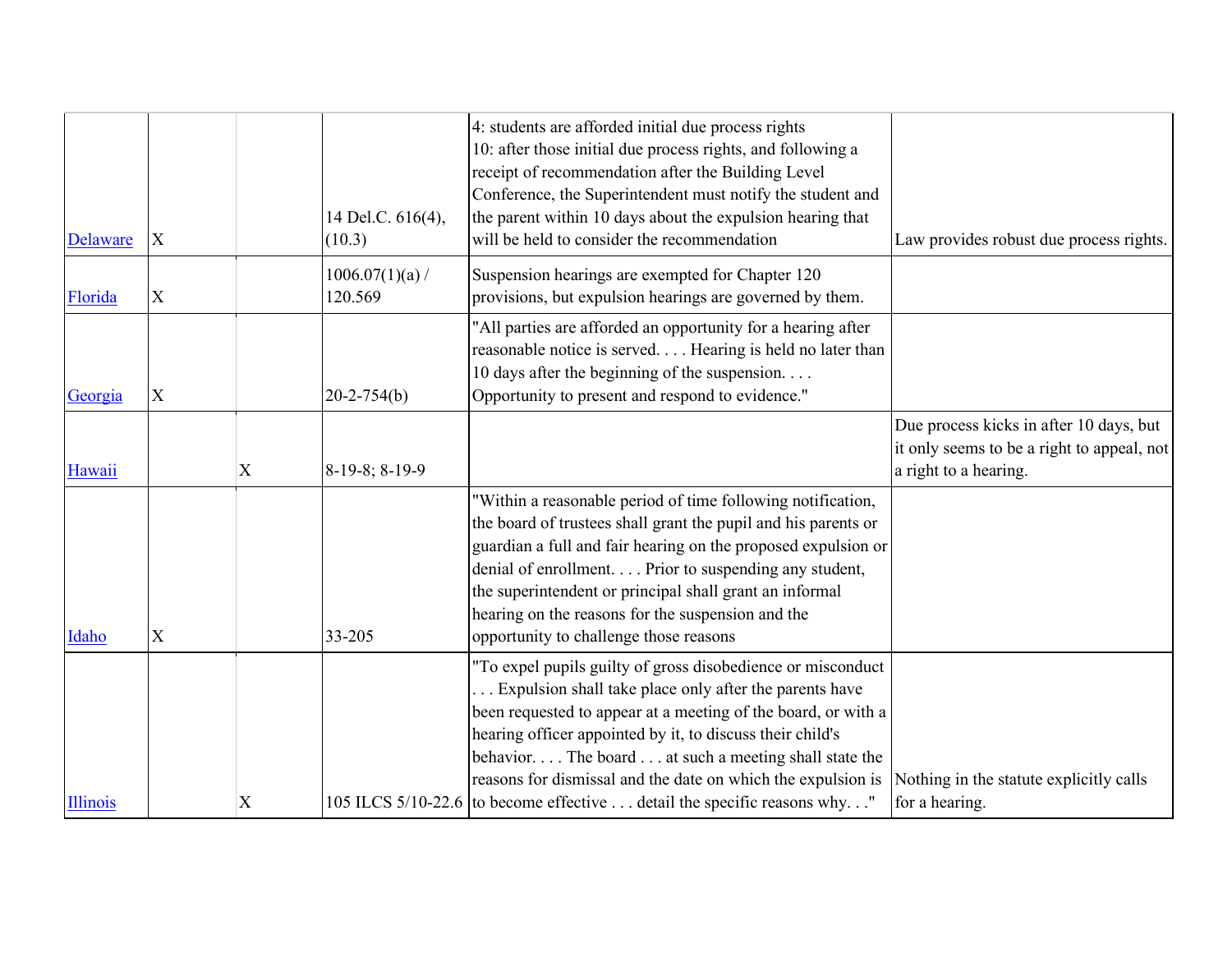| Indiana       | $\mathbf X$ |             | IC 20-33-8-19       | 'An expulsion may take place only after the student and the<br>student's parent or guardian are given notice of their right to<br>appear at an expulsion meeting with the superintendent<br>If the student or their parents not later than 10 days of<br>receipt of a notice of action makes a written appeal to the<br>governing body, the governing body shall hold a meeting to<br>consider evidence and arguments and take action they deem<br>appropriate."                                                                                                                                                                                                                                                                                                                                                                                                                                                              | Suspension may not occur before the<br>principal affords the student an<br>opportunity for a meeting during which<br>the student is entitled to a statement of<br>charges, summary of the evidence, and<br>an opportunity to explain. |
|---------------|-------------|-------------|---------------------|-------------------------------------------------------------------------------------------------------------------------------------------------------------------------------------------------------------------------------------------------------------------------------------------------------------------------------------------------------------------------------------------------------------------------------------------------------------------------------------------------------------------------------------------------------------------------------------------------------------------------------------------------------------------------------------------------------------------------------------------------------------------------------------------------------------------------------------------------------------------------------------------------------------------------------|---------------------------------------------------------------------------------------------------------------------------------------------------------------------------------------------------------------------------------------|
| Iowa          |             | $\mathbf X$ | 282.4               | "A student who commits an assault Shall be suspended<br>for a time to be determined by the principal. Notice of the<br>suspension shall be immediately sent to the president of the<br>board. By special meeting or at the next regularly scheduled<br>board meeting, the board shall review the suspension and<br>decide whether to hold a disciplinary hearing to determine<br>whether or not to order further sanctions against the student,<br>which may include expelling the student."                                                                                                                                                                                                                                                                                                                                                                                                                                  | The only hearing requirement is in<br>reference to assault.                                                                                                                                                                           |
| <b>Kansas</b> | X           |             | $72-6115(b)(1);(2)$ | $(b)(1)$ : "[N]o suspension for a short term shall be imposed<br>upon a pupil without giving the pupil notice of the charges<br>and affording the pupil an opportunity for a hearing thereon.<br>The hearing may be conducted informally but shall<br>include the following procedural due process requirements<br>$(A)$ The right of the pupil to be present at the hearing; $(B)$<br>the right of the pupil to be informed of the charges; (C) the<br>right of the pupil to be informed of the basis for the<br>accusation; and (D) the right of the pupil to make statements<br>in defense or mitigation of the charges or accusations."<br>(2) "A short-term suspension may be imposed upon a pupil<br>forthwith, and without affording the pupil a hearing if the<br>presence of the pupil endangers other persons or property or<br>substantially disrupts, impedes or interferes with the<br>operation of the school." |                                                                                                                                                                                                                                       |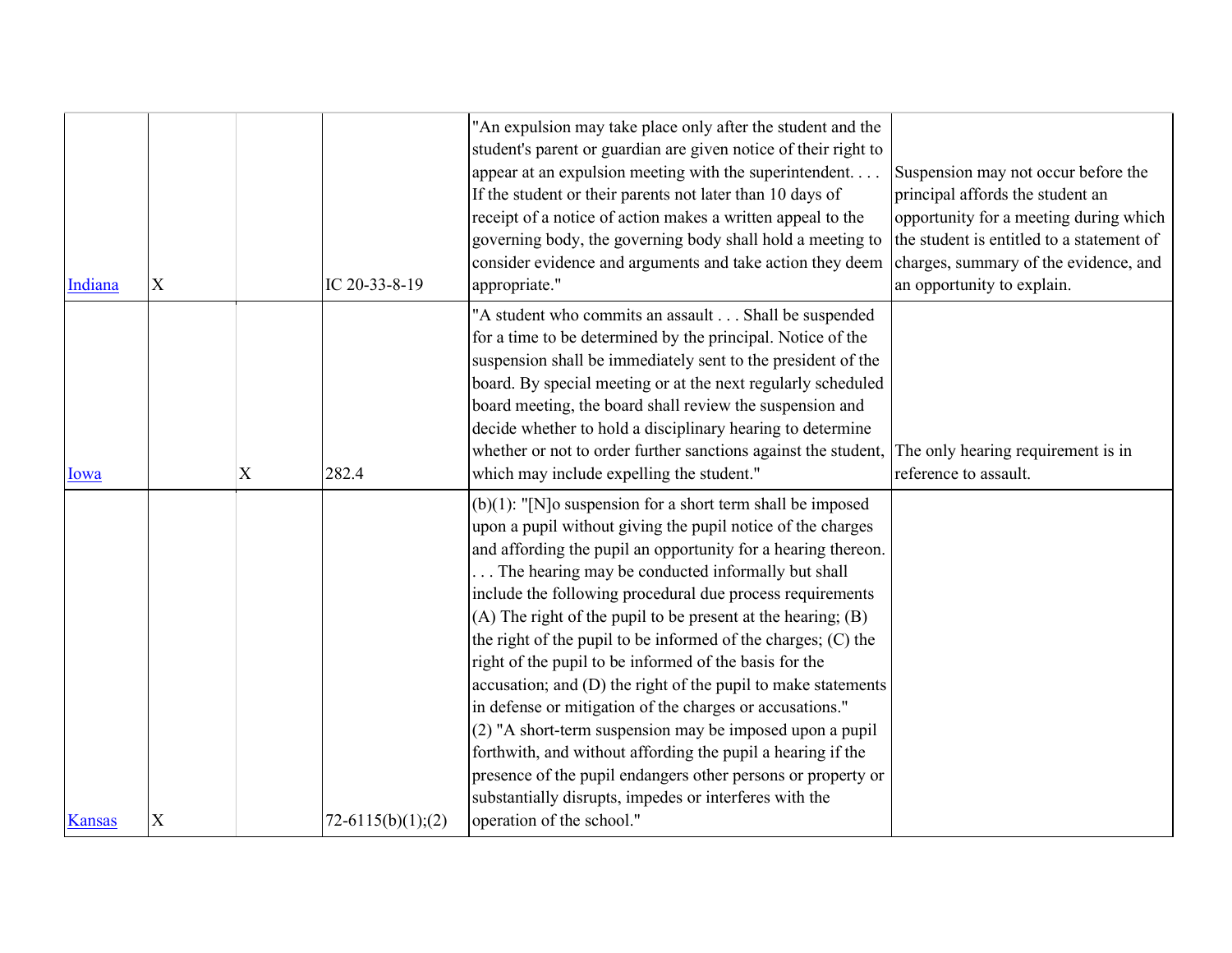| Kentucky  | X                         | KRS 158.150(6)                           | "The superintendent, principal, assistant principal, or head<br>teacher of any school may suspend a pupil but shall report<br>the action in writing immediately to the superintendent and<br>to the parent, guardian, or other person having legal custody<br>or control of the pupil. th board of education of any school<br>district may expel any pupil for misconduct as defined in<br>subsection (1) of this section, but the action shall not be<br>taken until the parent, guardian or other person having legal<br>custody or control of the pupil has had an opportunity to<br>have a hearing before the board."                                                                                     |                                                      |
|-----------|---------------------------|------------------------------------------|---------------------------------------------------------------------------------------------------------------------------------------------------------------------------------------------------------------------------------------------------------------------------------------------------------------------------------------------------------------------------------------------------------------------------------------------------------------------------------------------------------------------------------------------------------------------------------------------------------------------------------------------------------------------------------------------------------------|------------------------------------------------------|
| Louisiana | $\boldsymbol{\mathrm{X}}$ | 17:416.A(3)(b)(i),<br>(c); $17:416.C(1)$ | A(3)(c): "Any parent, tutor or legal guardian of a pupil<br>suspended shall have the right to appeal to the city or parish<br>superintendent of school or his designee, who shall conduct<br>a hearing on the merits."<br>$C(1)$ : "Upon the recommendation by a principal for the<br>expulsion of any student as authorized by Subsection B<br>hereof, a hearing shall be conducted by the superintendent<br>or by any other person designated so to do by the<br>superintendent to determine the facts of the case and make a Hearing requirement upon suspension<br>finding of whether or not the student is guilty of the conduct is only available for appeal, but there is<br>warranting an expulsion." | a hearing requirement for expulsion.                 |
| Maine     | $\mathbf X$               | 1001                                     |                                                                                                                                                                                                                                                                                                                                                                                                                                                                                                                                                                                                                                                                                                               | Indicates due process requirements for<br>expulsion. |
| Maryland  | X                         | $7-305(d)(5)$ ; (6)                      | Procedure for more than 10 day suspension or expulsion<br>(5) if after the conference the county superintendent or the<br>designated representative finds that a suspension of more<br>than 10 school days or expulsion is warranted, the student or<br>the student's parent or guardian may (ii) be heard before<br>the county board $\dots$ (6) unless a public hearing is requested, Private hearing provided unless public<br>a hearing shall be held out of the presence of all individuals                                                                                                                                                                                                              | one is requested.                                    |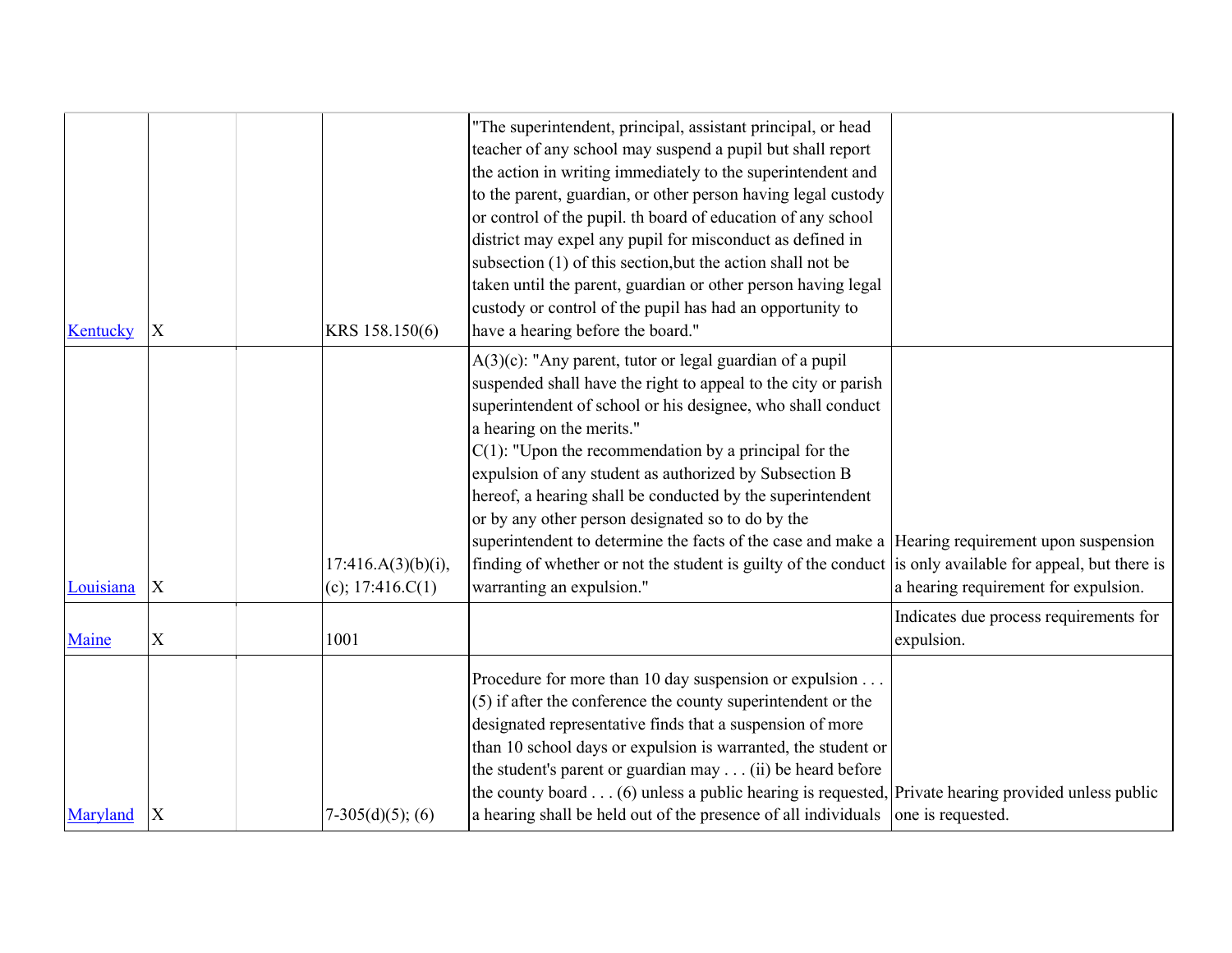|                        |   |   |                                       | except those whose presence is considered necessary or<br>desirable.                                                                                                                                                                                                                                                                                                                                                                                                                                                                     |                                                                                                                                                                                                                                                                                                                                        |
|------------------------|---|---|---------------------------------------|------------------------------------------------------------------------------------------------------------------------------------------------------------------------------------------------------------------------------------------------------------------------------------------------------------------------------------------------------------------------------------------------------------------------------------------------------------------------------------------------------------------------------------------|----------------------------------------------------------------------------------------------------------------------------------------------------------------------------------------------------------------------------------------------------------------------------------------------------------------------------------------|
| Massa-<br>chusetts     | X |   | Part I, Title 12, Ch.<br>71, Sec. 37H | (c): "Any student who is charged with a violation of either<br>paragraph (a) or (b) shall be notified in writing of an<br>opportunity for a hearing, provided, however, that the<br>student may have representation, along with the opportunity<br>to present evidence and witnesses at said hearing before the<br>principal."                                                                                                                                                                                                           |                                                                                                                                                                                                                                                                                                                                        |
| Michigan               |   | X | 380.1310d                             | 'Before suspending or expelling a pupil The board of a<br>school district or intermediate school district or board of<br>directors of a public school academy, or a superintendent,<br>school principal or designee Shall consider each of the<br>following factors in exercising discretion with regard to<br>suspension for more than 10 days or an expulsion, there is a<br>rebuttable presumption that a suspension or expulsion is not<br>justified unless it can be demonstrated that it considered<br>each of the factors listed. | No hearing requirement, but the board<br>must consider factors such as age,<br>disciplinary history, disability,<br>seriousness of conduct, etc., before<br>expelling or suspending for longer than<br>10 days. There is also a rebuttable<br>presumption that suspension for longer<br>than 10 days or expulsion is<br>inappropriate. |
| Minnesota <sub>X</sub> |   |   | 121A.47                               | 'Requiring a hearing; pupils may waive hearing. No<br>exclusion or expulsion shall be imposed without a hearing,<br>unless the right to a hearing is waived in writing by the pupil<br>and parent or guardian. " Hearing shall be scheduled<br>within 10 days of the service of written notice unless an<br>extension is requested not exceeding 5 days Hearing<br>shall be closed unless public one is requested. Due<br>Process requirements                                                                                           | Suspension requires informal<br>administrative conference before<br>suspension is imposed.                                                                                                                                                                                                                                             |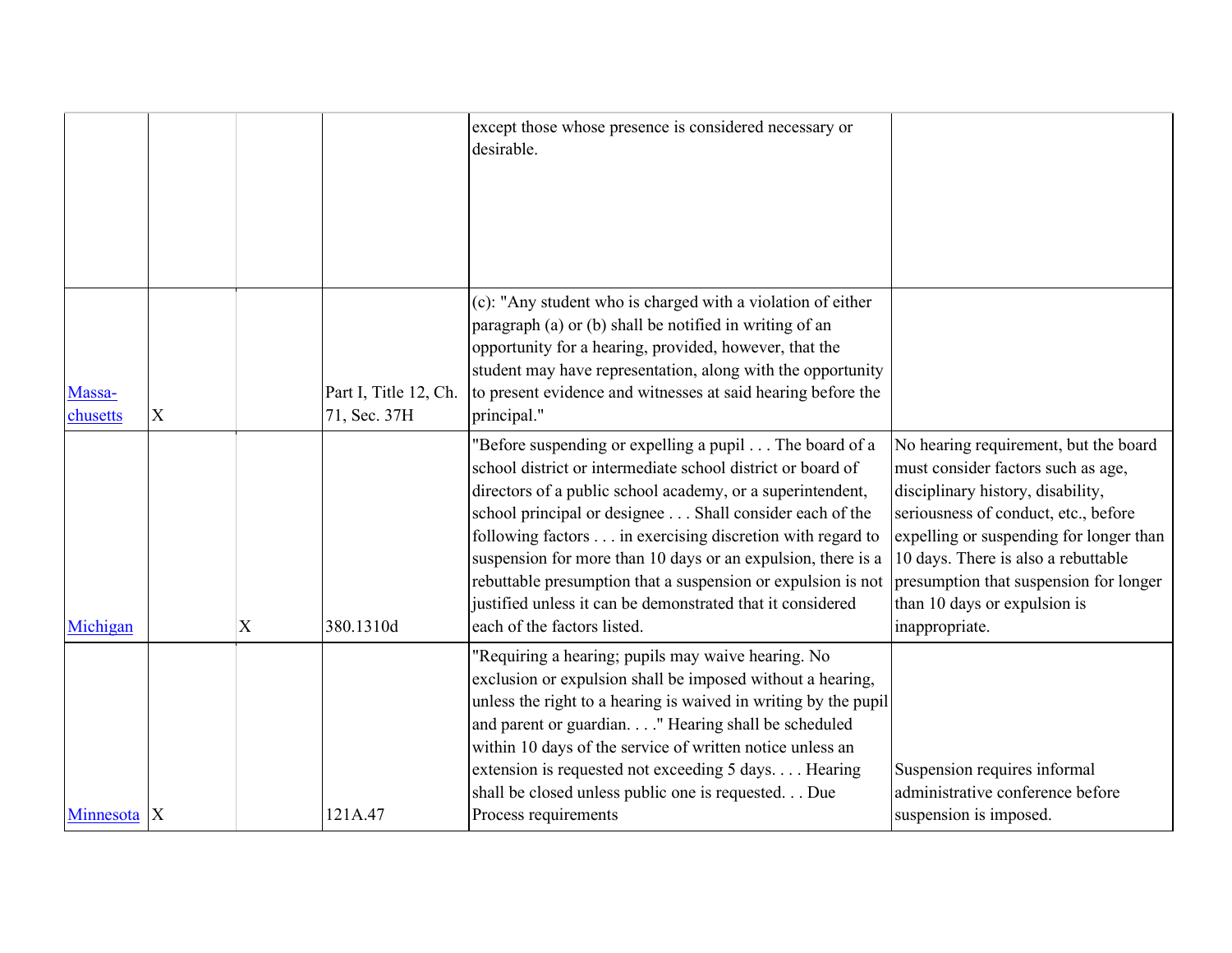| Mississippi | X | $37 - 9 - 71$  | "For any suspension of more than 10 days or expulsions, a<br>student shall have the right to a due process hearing, be<br>represented by legal counsel, to present evidence and cross<br>examine witnesses presented by the district."                                                                                                                                                                                                                                                                                                                                                                                                                                                                              |                                                                                                                |
|-------------|---|----------------|---------------------------------------------------------------------------------------------------------------------------------------------------------------------------------------------------------------------------------------------------------------------------------------------------------------------------------------------------------------------------------------------------------------------------------------------------------------------------------------------------------------------------------------------------------------------------------------------------------------------------------------------------------------------------------------------------------------------|----------------------------------------------------------------------------------------------------------------|
| Missouri    | X | 167.161        | "The school board of any district, after notice to parents or<br>others having custodial care and a hearing upon charges,<br>may suspend or expel a pupil for good conduct which is<br>prejudicial to good order and discipline in the school or<br>which tends to impair the morale or good conduct of the<br>pupils. At the hearing upon any such removal,<br>suspension, or expulsion, the board shall consider the<br>evidence and statements that the parties present and may<br>consider records of past disciplinary actions, criminal court<br>records or juvenile court records consistent with other<br>provisions of the law, or the actions of the pupil which<br>would constitute a criminal offense." | No pupil shall be suspended unless they<br>were given notice of the charges, and<br>given a chance to explain. |
| Montana     | X | $20 - 5 - 202$ | $(1)$ : "A pupil may be suspended from school for an initial<br>period not to exceed 10 school days. Upon a finding by a<br>school administrator that the immediate return to school by<br>a pupil would be detrimental to the health, welfare, or safety<br>of others or would be disruptive of the educational process,<br>a pupil may be suspended for one additional period not to<br>exceed 10 school days if the pupil is granted an informal<br>hearing with the school administrator prior to the additional<br>suspension"                                                                                                                                                                                 | No explicit hearing requirements for<br>expulsion.                                                             |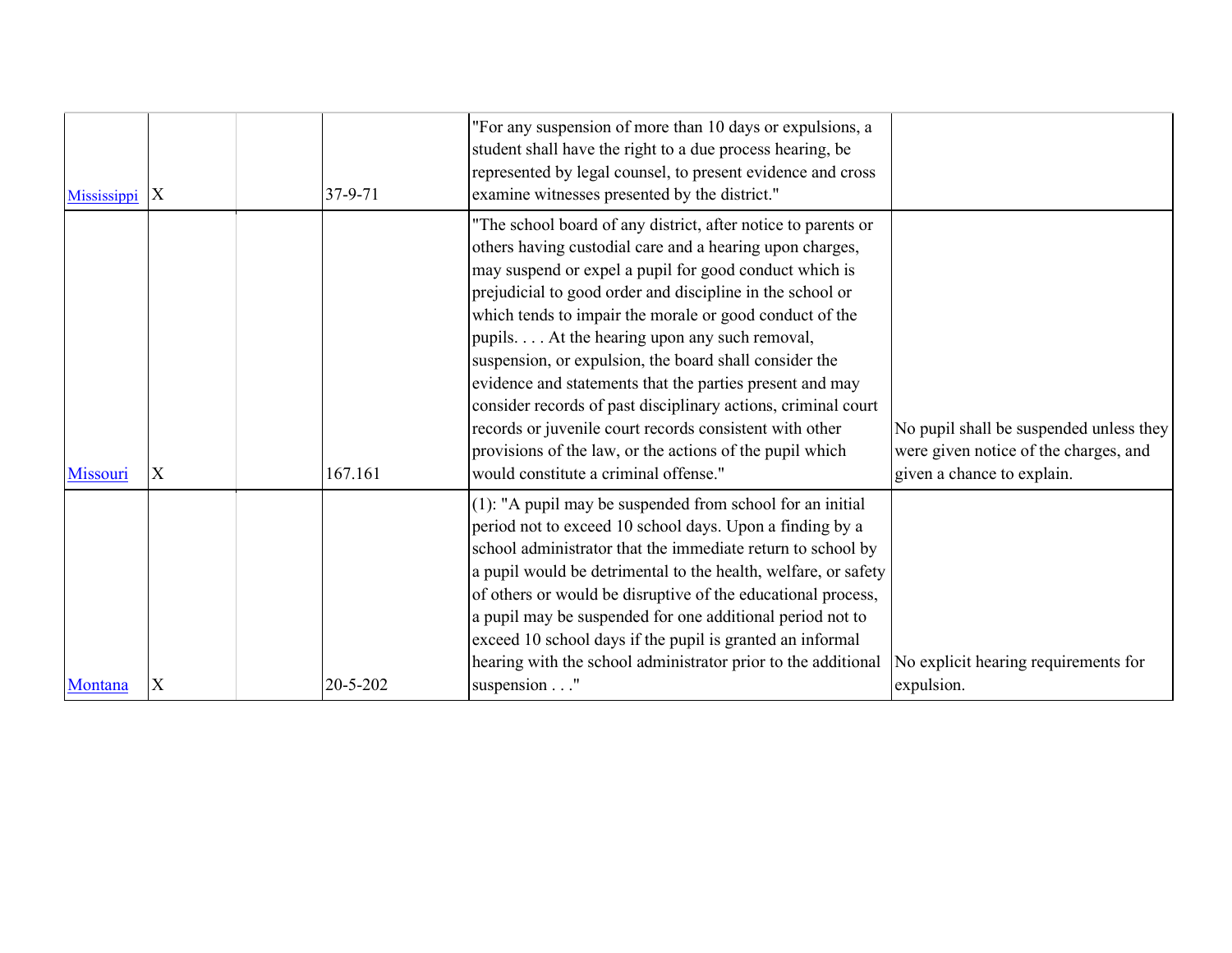|                               |             | 79-264; 79-265; 79- | 79-264(3): "If the superintendent or his or her designee<br>determines that such emergency exclusion shall extend<br>beyond 5 days, the school board shall adopt a procedure for<br>a hearing to be held and a final determination made within<br>10 school days after the initial date of exclusion"<br>79-265: Before short-term suspension, a student should be<br>afforded the opportunity to present their version of the facts<br>79-268: "If a principal makes a decision to discipline a<br>student by long-term suspension, expulsion, or mandatory<br>reassignment, the following procedures shall be followed<br>(c) a statement that, before long-term suspension,<br>expulsion or mandatory reassignment for disciplinary<br>purposes can be invoked, the student has a right to a hearing Student must invoke their right to a |          |
|-------------------------------|-------------|---------------------|----------------------------------------------------------------------------------------------------------------------------------------------------------------------------------------------------------------------------------------------------------------------------------------------------------------------------------------------------------------------------------------------------------------------------------------------------------------------------------------------------------------------------------------------------------------------------------------------------------------------------------------------------------------------------------------------------------------------------------------------------------------------------------------------------------------------------------------------|----------|
| Nebraska                      | X           | 268                 | upon request, on the specified charges.                                                                                                                                                                                                                                                                                                                                                                                                                                                                                                                                                                                                                                                                                                                                                                                                      | hearing. |
| Nevada                        | $\mathbf X$ | NRS 392.467(2)      | "[N]o pupil may be suspended or expelled until the pupil"<br>has been given notice of the charges against him or her, an<br>explanation of the evidence and an opportunity for a<br>hearing, except that a pupil who poses a continuing danger<br>to persons or property or an ongoing threat of disrupting the<br>academic process or who is selling or distributing any<br>controlled substance or is found to be in possession of a<br>dangerous weapon" may be removed from school<br>immediately with a hearing conducted as soon as practicable                                                                                                                                                                                                                                                                                        |          |
| <b>New</b><br>Hampshire $ X $ |             | 317.04(f)(2) & (3)  | "In a long-term suspension of a pupil: (a) written<br>communication to the pupil and at least one of the pupil's<br>parents or guardian Prior to the hearing, of the charges<br>and an explanation of evidence against the pupil; (b) a<br>hearing in accordance with $(f)(3)g$ ."<br>(3) gives overview of due process requirements                                                                                                                                                                                                                                                                                                                                                                                                                                                                                                         |          |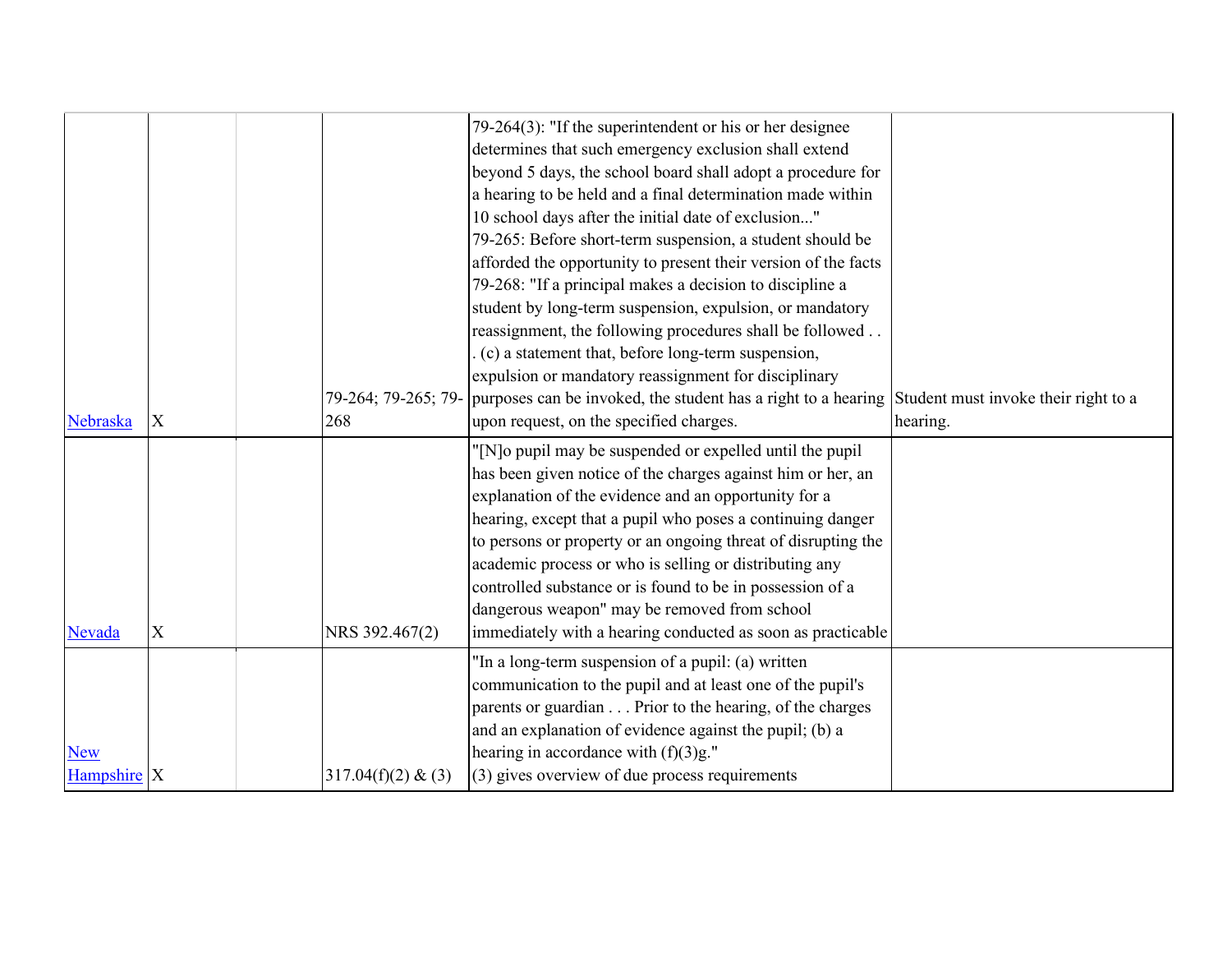|               |             |                    | 7.2 Short-term: "in each instance of a short-term suspension,<br>a district board of education shall assure the rights of a |  |
|---------------|-------------|--------------------|-----------------------------------------------------------------------------------------------------------------------------|--|
|               |             |                    | student suspended for one, not more than 10 consecutive                                                                     |  |
|               |             |                    | days by providing the following An informal hearing."                                                                       |  |
|               |             |                    | 7.3 Long-term: "in each instance of a long-term suspension,                                                                 |  |
|               |             |                    | the district board of education shall assure the rights of a                                                                |  |
|               |             |                    | student suspended for more than 10 consecutive school days                                                                  |  |
|               |             |                    | by providing the following a formal hearing before the                                                                      |  |
|               |             |                    | district board of education that shall, at minimum                                                                          |  |
| <b>New</b>    |             |                    | include the opportunity for students to confront and cross                                                                  |  |
| <b>Jersey</b> | $\mathbf X$ | 6A:16-7.2; 7.3     | examine and present their own defense."                                                                                     |  |
|               |             |                    | D: Temporary Suspension - "A student facing temporary                                                                       |  |
|               |             |                    | suspension shall first be informed of the charges against him                                                               |  |
|               |             |                    | or her and, if (s)he denies them, shall be told what evidence                                                               |  |
|               |             |                    | supports the charges and given an opportunity to explain."                                                                  |  |
|               |             |                    | G: Long-Term - "(g) the hearing shall be scheduled no                                                                       |  |
|               |             |                    | sooner than five nor later than ten school days from the date                                                               |  |
|               |             |                    | of receipt of the notice by the parent(s).(1) the formal                                                                    |  |
|               |             |                    | hearing is not a trial. it is an administrative hearing designed                                                            |  |
|               |             |                    | to ensure a calm, orderly determination by an impartial                                                                     |  |
| <b>New</b>    |             |                    | hearing authority of the facts of a case of alleged serious                                                                 |  |
| Mexico        | $\mathbf X$ | 6.11.2.12(D) & (G) | misconduct." Lists rules that govern the hearing.                                                                           |  |
|               |             |                    | "No pupil may be suspended for a period in excess of five                                                                   |  |
|               |             |                    | school days unless such pupil and the person in parental                                                                    |  |
|               |             |                    | relation to such pupil shall have had an opportunity for a fair                                                             |  |
|               |             |                    | hearing, upon reasonable notice, at which such pupil shall                                                                  |  |
|               |             |                    | have the right of representation by counsel, with the right to                                                              |  |
|               |             |                    | question witnesses against such pupil and to present                                                                        |  |
| New York  X   |             | 3214(3)(c)(1)      | witnesses and other evidence on his behalf.                                                                                 |  |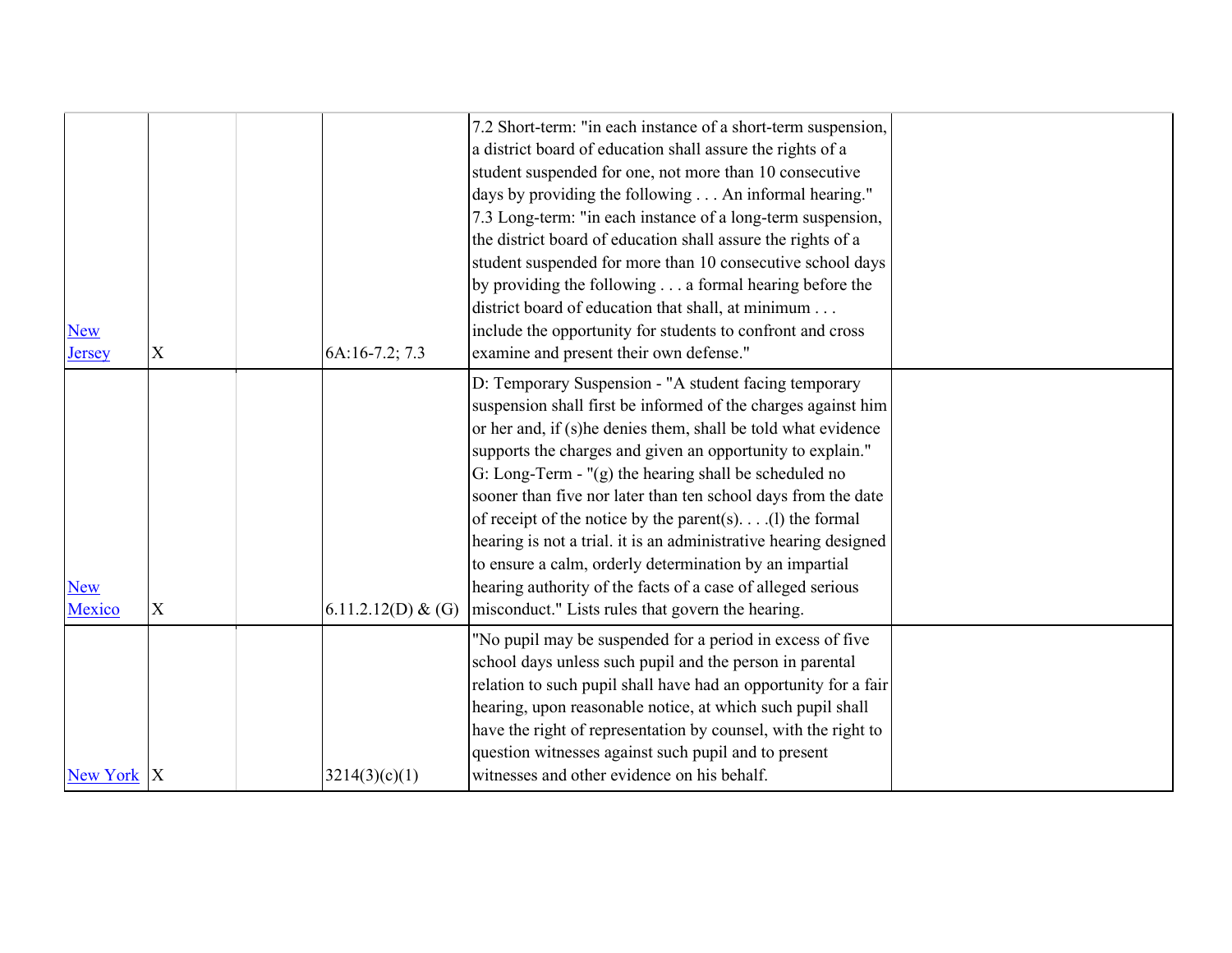| <b>North</b><br>Carolina | $\mathbf X$ |   | 115C-390.6 &<br>390.8                                         | 390.6: Short-term - "[N]o short-term suspension shall be<br>imposed upon a student without first providing the student<br>an opportunity for an informal hearing with the principal."<br>390.80: Long-term - "[N]o longer-term suspension shall be<br>imposed on a student until an opportunity for a formal<br>hearing is provided to the student. If a hearing is timely<br>requested, it shall be held and a decision issued before a<br>long-term suspension is imposed if no hearing is timely<br>requested, the superintendent shall follow the procedures<br>described in G.S. 115C-390.7(c)" |                                                      |
|--------------------------|-------------|---|---------------------------------------------------------------|------------------------------------------------------------------------------------------------------------------------------------------------------------------------------------------------------------------------------------------------------------------------------------------------------------------------------------------------------------------------------------------------------------------------------------------------------------------------------------------------------------------------------------------------------------------------------------------------------|------------------------------------------------------|
| <b>North</b><br>Dakota   | $\mathbf X$ |   | $15.1 - 19 - 09(1)$                                           | "The rules for expulsion must provide for a procedural due<br>process hearing in the manner provided for in subsection 2<br>of section 15.1-19-10, before determination to expel a<br>student is made.                                                                                                                                                                                                                                                                                                                                                                                               |                                                      |
| Ohio                     | $\mathbf X$ |   | <b>ORC</b><br>3313.66(A)(1)(a)<br>and (b); ORC<br>3313.66(D), | "No pupil shall be issued an out-of-school suspension unless<br>prior to the suspension the superintendent or principal does<br>both of the following (a) Gives the pupil written notice of<br>the intention to suspend (b) Provides the pupil an<br>opportunity to appear at an informal hearing"; "a hearing<br>before the board or its designee in order to be heard against<br>the suspension or expulsion"                                                                                                                                                                                      |                                                      |
| Oklahoma                 |             | X | 70 0.S. 24-101.3                                              | "Students suspended out-of-school for more than 10 days<br>and students suspended pursuant to the provisions of<br>paragraph 2 of subsection C of this section may request a<br>review of the suspension with the administration of the<br>district Upon full investigation of the matter, the board<br>shall determine the guilt or innocence of the student and the<br>reasonableness of the term of the out-of-school suspension.<br>a board of education may conduct the hearing and render the a decision, not a hearing before it is<br>final decision."                                       | There seems to be only a right to appeal<br>imposed. |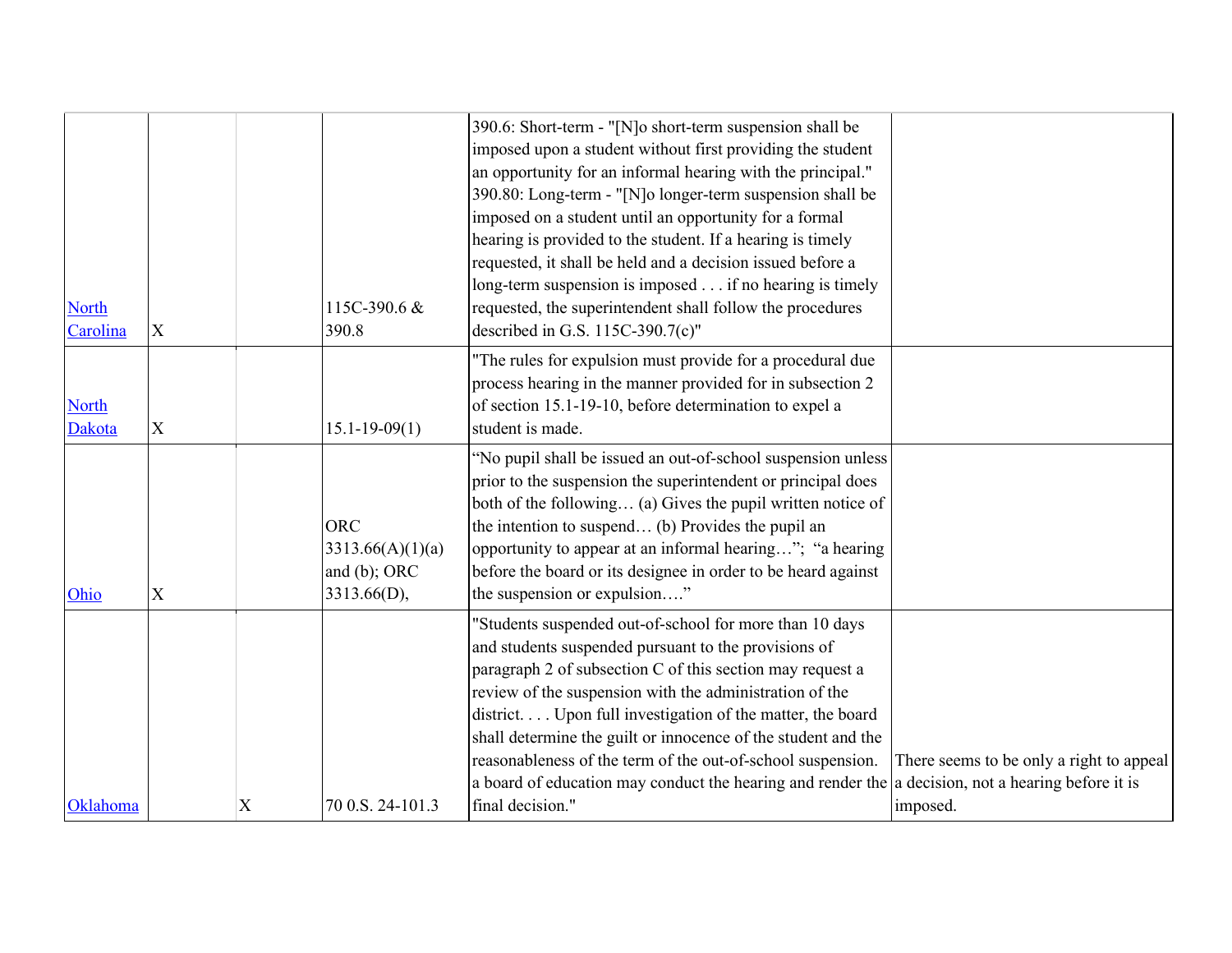| Oregon                 | X |   | 581-021-0065 &<br>0070 | 0065: Suspension - student must be afforded notice and an<br>opportunity to present their side of the facts<br>0070: Expulsion - students may not be expelled without a<br>hearing unless the student's parents or guardian, or the<br>student over 18, waives their right to a hearing. Expulsion<br>hearings must be conducted pursuant to ORS 332.061.                                                                       |                                                                                      |
|------------------------|---|---|------------------------|---------------------------------------------------------------------------------------------------------------------------------------------------------------------------------------------------------------------------------------------------------------------------------------------------------------------------------------------------------------------------------------------------------------------------------|--------------------------------------------------------------------------------------|
| Pennsylvania $X$       |   |   | 22 Pa Code 12.8        | "Education is a statutory right, and students shall be<br>afforded due process if they are to be excluded from school.<br>A formal hearing is required in all expulsion actions"<br>and due process requirements should be followed.                                                                                                                                                                                            |                                                                                      |
| Rhode<br><b>Island</b> |   | X | $16 - 2 - 17$          | (c): "A student suspended under this section may appeal the<br>action of the school committee, or a school principal as<br>designee, to the commissioner of elementary and secondary<br>education who, after notice to the parties interested of the<br>time and place of hearing, shall examine and decide the<br>appeal without cost to the parties involved."                                                                | No explicit hearing requirement;<br>hearings only seem to be invoked upon<br>appeal. |
| South<br>Carolina      | X |   | 59-63-240              | "If procedures for expulsion are initiated, the parents or<br>legal guardian of the pupil shall be notified in writing of the<br>time and the place of a hearing either before the board or a<br>person or committee designated by the board. At the hearing<br>the parents or legal guardian shall have the right to legal<br>counsel and to all other regular legal rights including the<br>right to question all witnesses." |                                                                                      |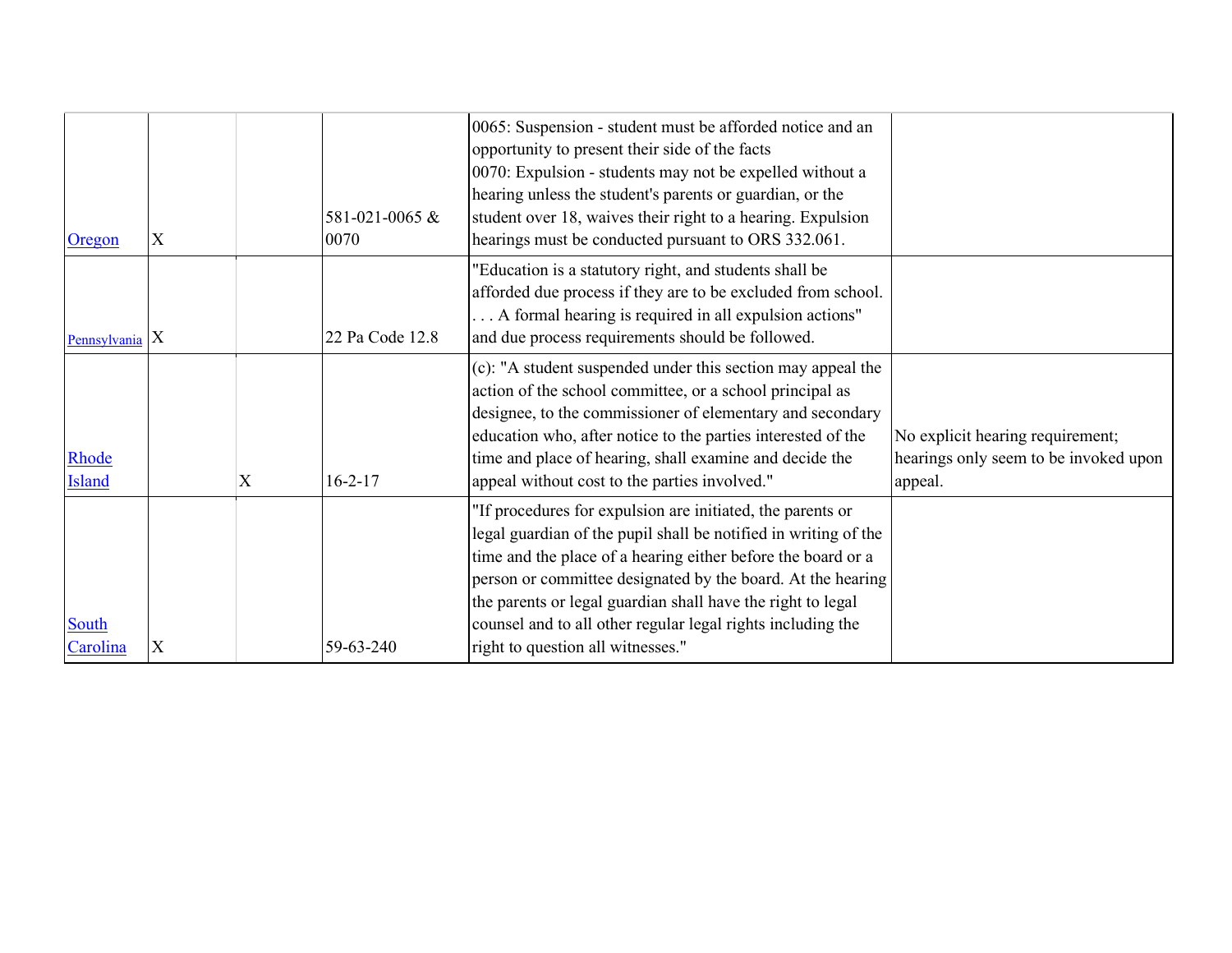|                  |                           |                           |                | "The South Dakota Board of Education shall promulgate<br>rules to establish administrative due process procedures for<br>the protection of a student's rights. The administrative due<br>process procedures shall include a requirement that the<br>school give notice of a student's due process rights to the<br>parent or guardian of the student at the time of suspension or<br>expulsion. Each school district shall prove a procedural due<br>process hearing, if requested, for a student in accordance                           |                                                                                |
|------------------|---------------------------|---------------------------|----------------|-------------------------------------------------------------------------------------------------------------------------------------------------------------------------------------------------------------------------------------------------------------------------------------------------------------------------------------------------------------------------------------------------------------------------------------------------------------------------------------------------------------------------------------------|--------------------------------------------------------------------------------|
| South<br>Dakota  |                           | $\boldsymbol{\mathrm{X}}$ | 13-32-4        | with such rules if the suspension or expulsion of the student<br>extends into the 11th school day."                                                                                                                                                                                                                                                                                                                                                                                                                                       | The student must request the hearing.                                          |
| <b>Tennessee</b> |                           | $\boldsymbol{\mathrm{X}}$ | 49-6-3401      | If it is deemed that the offense requires a suspension for<br>longer than 10 days, the principal must give notice to the<br>parent or guardian and the student of the right to appeal the<br>decision                                                                                                                                                                                                                                                                                                                                     | It appears that the right to a hearing is<br>only upon appeal of the decision. |
| <b>Texas</b>     | $\boldsymbol{\mathrm{X}}$ |                           | 37.009(f)      | "Before a student may be expelled under Section 37.007, the<br>board or the board's designee must prove the student a<br>hearing at which the student is afforded the appropriate due<br>process as required by the federal constitution and which the<br>student's parent or guardian is invited, in writing, to attend.<br>At the hearing. the student is entitled to be represented by<br>the student's parent or guardian or another adult who can<br>provide guidance to the student and who is not an employee<br>of the district." |                                                                                |
| Utah             |                           | X                         | $53G-8-206(c)$ | "A suspension may not extend beyond 10 school days unless<br>the student and the student's parent or guardian have been<br>given a reasonable opportunity to meet with a designated<br>school official and respond to the allegations and proposed<br>disciplinary action."                                                                                                                                                                                                                                                               | Nothing in the law explicitly calls for a<br>hearing.                          |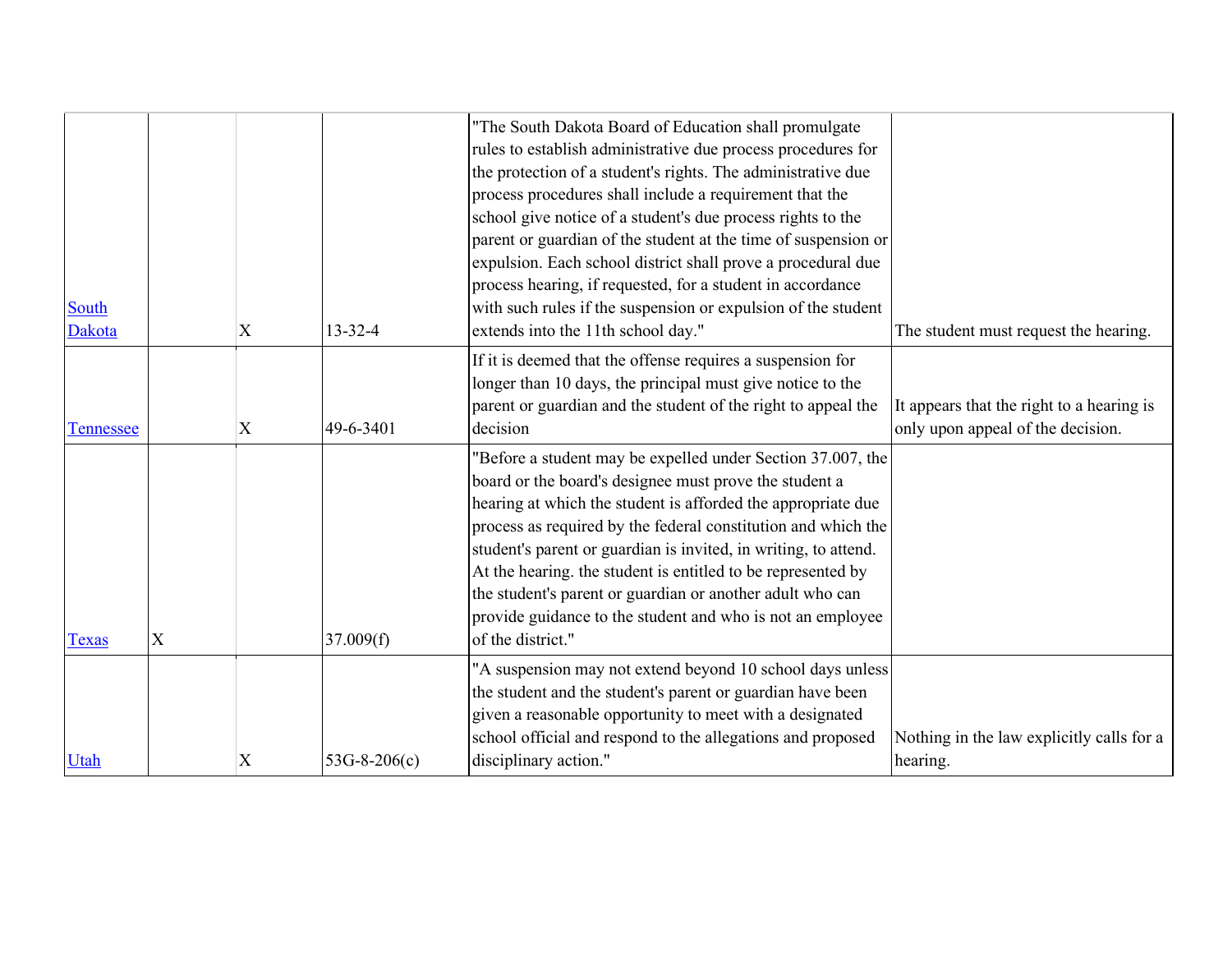| Vermont          | X                         |   | 22 000 009.4311                                  | "When a student is subject to disciplinary action, the school<br>district shall afford the student due process procedures as<br>follows In cases of a long term suspension which is<br>generally more than 10 days unless a school district<br>establishes a shorter period, the student and their<br>parent/guardian shall be given an opportunity for a formal<br>hearing before the school board." | Along with providing for a hearing, the<br>regulation also grants an informal<br>hearing for suspensions less than 10<br>days. |
|------------------|---------------------------|---|--------------------------------------------------|-------------------------------------------------------------------------------------------------------------------------------------------------------------------------------------------------------------------------------------------------------------------------------------------------------------------------------------------------------------------------------------------------------|--------------------------------------------------------------------------------------------------------------------------------|
| Virginia         |                           | X | 22.1-277.06                                      | "Pupils may be expelled from attendance at school after<br>written notice to the pupil and his parents of the proposed<br>action and the reasons therefore and tof the right to a<br>hearing before the school board or a committee thereof in<br>accordance with regulations of the school board." n                                                                                                 | Student has to exercise their right to a<br>hearing.                                                                           |
| Washington       |                           | X | WAC 391-400-450;<br>392-400-455; 392-<br>400-460 | There is an initial hearing before administering suspension<br>or expulsion where the principal or designee for the purpose<br>of hearing the student's perspective; then there must be a<br>notice sent to the parent; and then the student or parent can<br>request a conference                                                                                                                    | Student has to exercise their right to a<br>hearing.                                                                           |
| West<br>Virginia | $\boldsymbol{\mathrm{X}}$ |   | $18A-5-1a(f)$                                    | "The county board shall hold the scheduled hearing to<br>determine if the student should be reinstated [from<br>suspension] or expelled from school."                                                                                                                                                                                                                                                 | Along with the right to a hearing before<br>expulsion, there is also a right to an<br>informal hearing before suspension.      |
| Wisconsin        | X                         |   | 119.25(2)(a)                                     | "During any school year in which a resolution adopted<br>under $sub.(1)$ is effective, the independent hearing officer or<br>independent hearing panel appointed by the board: (1) may<br>expel a pupil from school whenever the hearing officer or<br>panel finds that the pupil engaged in conduct that constitutes<br>grounds for expulsion."                                                      |                                                                                                                                |